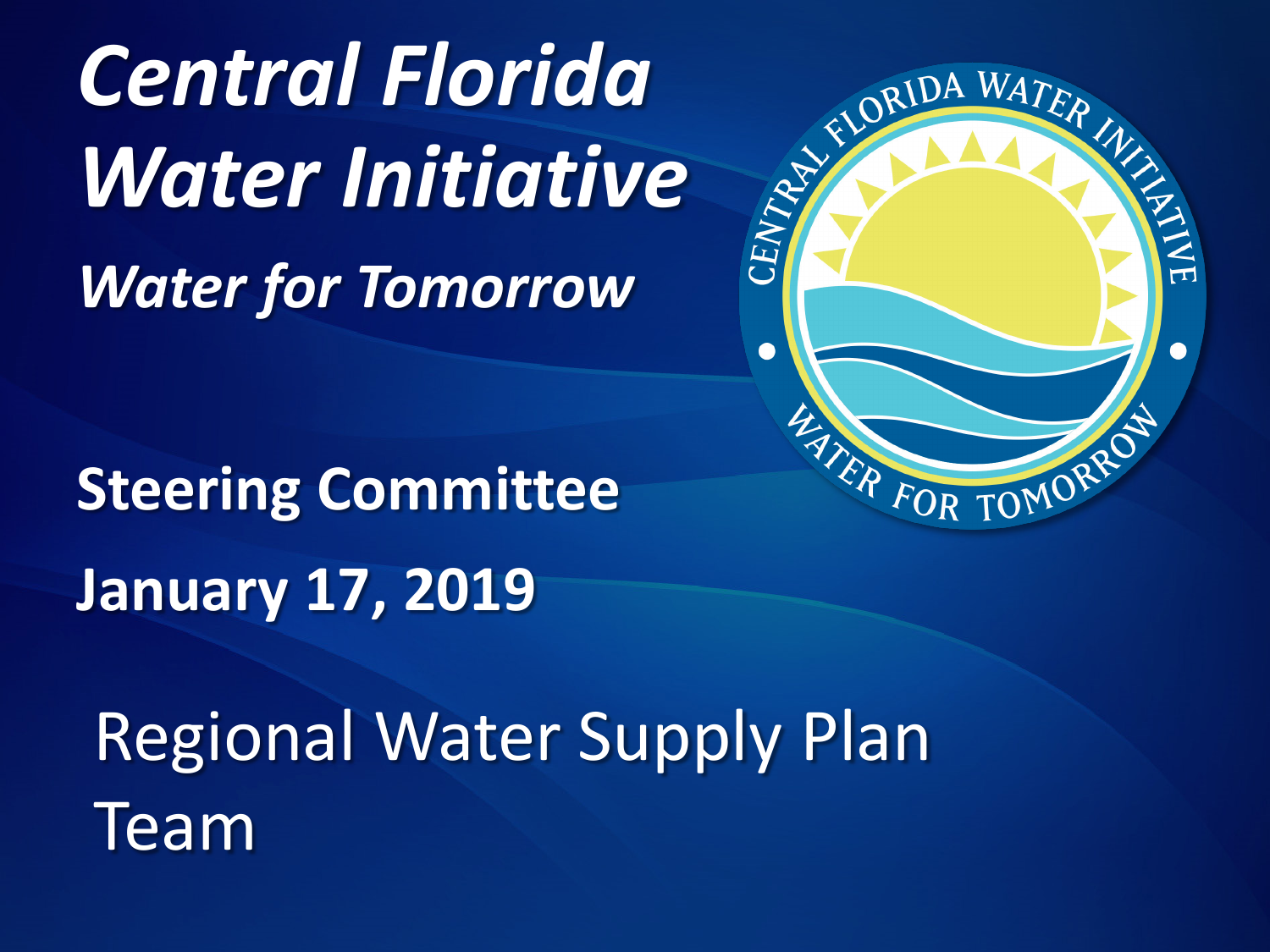### Current Efforts

- Population and Water Demand Projections
- Spatial Demand Distribution
- Reclaimed Water Projections
- Alternative Water Supply Projects
- 2020 RWSP Development

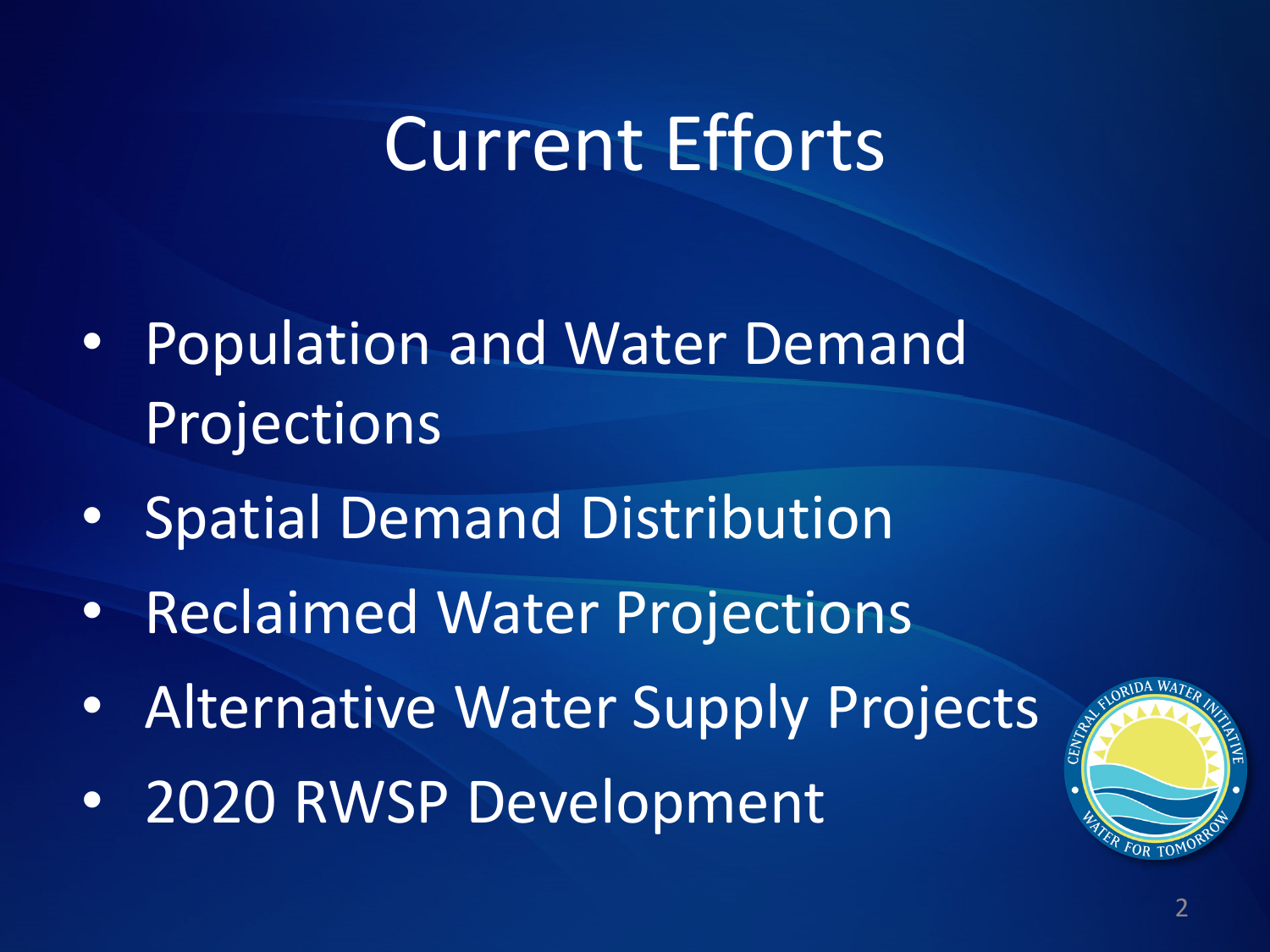### 2020 RWSP Population Estimates and Projections (2015-2040)

| Category                                    | 2015      | 2040      | <b>Change</b> | % Change |
|---------------------------------------------|-----------|-----------|---------------|----------|
| <b>Public Supply</b>                        | 2,748,018 | 4,156,038 | 1,408,020     | 51%      |
| Domestic Self-Supply<br>and Small Utilities | 185,897   | 217,271   | 31,374        | 17%      |
| Total                                       | 2,933,915 | 4,373,309 | 1,439,394     | 49%      |

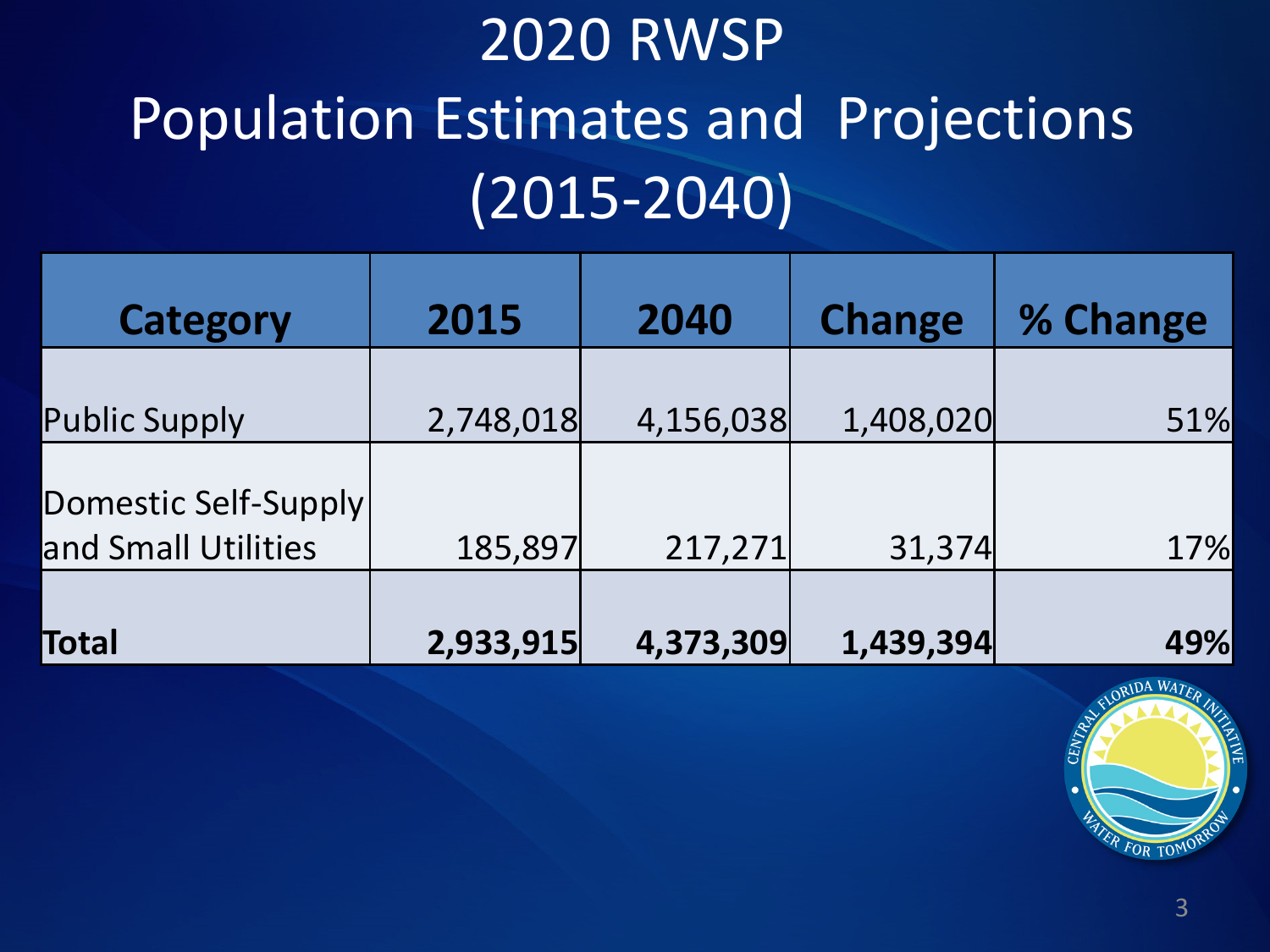### 2020 RWSP Draft Demand Estimates and Projections (2015-2040)

| <b>Category</b>                                                       | 2015   | 2040   | <b>Change</b> | % Change |
|-----------------------------------------------------------------------|--------|--------|---------------|----------|
| <b>Public Supply</b>                                                  | 385.97 | 592.28 | 206.31        | 53%      |
| Domestic Self-Supply and Small<br><b>Utilities</b>                    | 21.56  | 24.59  | 3.03          | 14%      |
| Agricultural                                                          | 159.38 | 163.49 | 4.11          | 3%       |
| Landscape / Recreational /<br>Aesthetic                               | 39.63  | 49.27  | 9.64          | 24%      |
| Commercial / Industrial /<br>Institutional and Mining /<br>Dewatering | 53.50  | 69.00  | 15.50         | 29%      |
| <b>Power Generation</b>                                               | 8.47   | 11.27  | 2.80          | 33%      |
| <b>Total</b>                                                          | 668.51 | 909.90 | 241.39        | 36%      |

<sup>4</sup> Values are shown in million gallons per day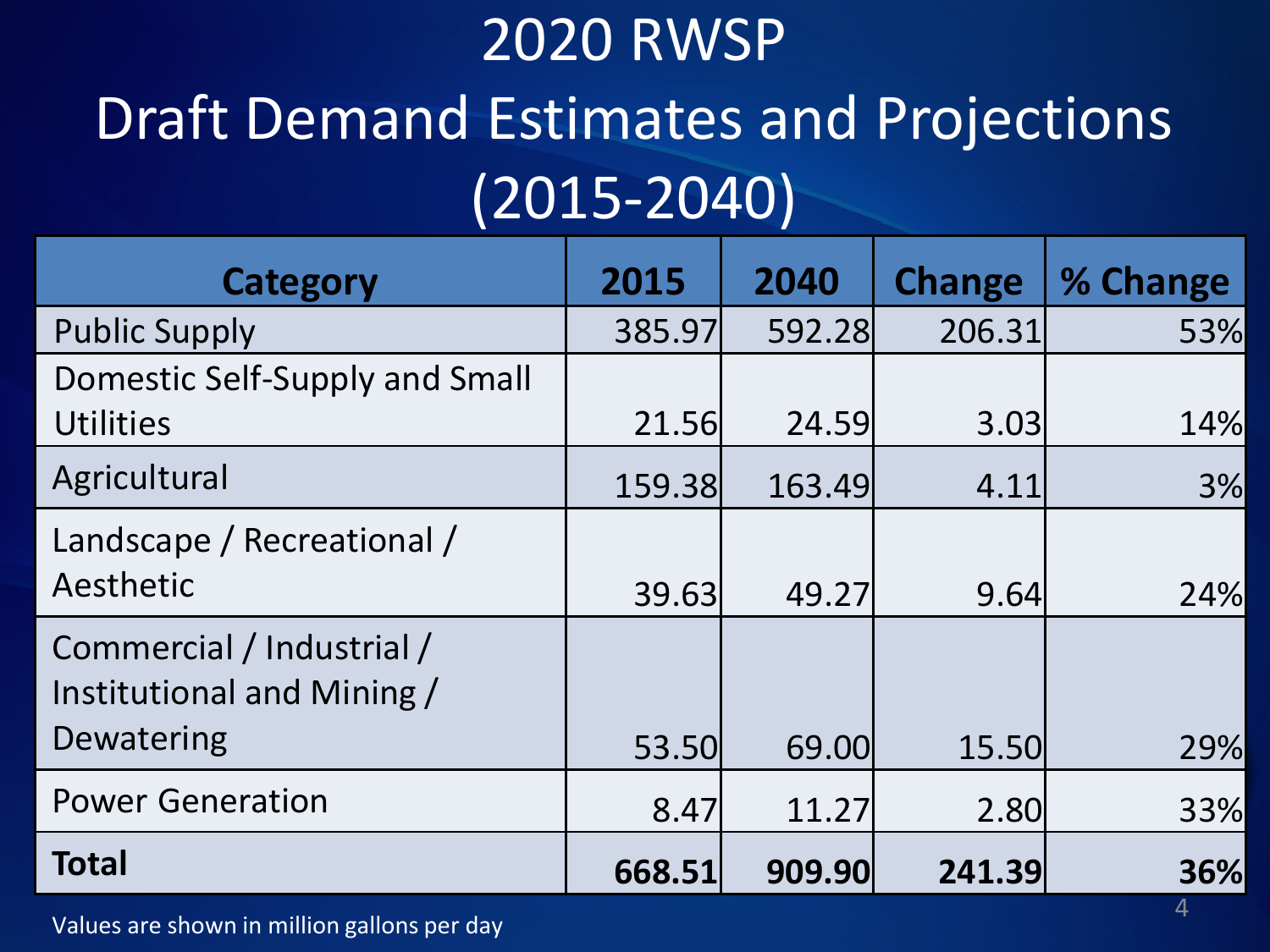## Comparison of 2015 RWSP and 2020 Draft RWSP Demands

| Category                                                              | <b>2015 RWSP</b><br>2035 | <b>2020 RWSP</b><br>2040 | <b>Difference</b> | %<br><b>Change</b> |
|-----------------------------------------------------------------------|--------------------------|--------------------------|-------------------|--------------------|
| <b>Public Supply</b>                                                  | 654.34                   | 592.28                   | $-62.06$          | $-9%$              |
| Domestic Self-Supply and Small<br><b>Utilities</b>                    | 24.42                    | 24.59                    | 0.17              | 1%                 |
| Agricultural                                                          | 214.84                   | 163.49                   | $-51.35$          | $-24%$             |
| Landscape / Recreational /<br>Aesthetic                               | 72.18                    | 49.27                    | $-22.91$          | $-32%$             |
| Commercial / Industrial /<br>Institutional and Mining /<br>Dewatering | 95.85                    | 69.00                    | $-26.85$          | $-28%$             |
| <b>Power Generation</b>                                               | 22.41                    | 11.27                    | $-11.14$          | $-50%$             |
| <b>Total</b>                                                          | 1,084.04                 | 909.90                   | $-174.14$         | $-16%$             |

Values are shown in million gallons per day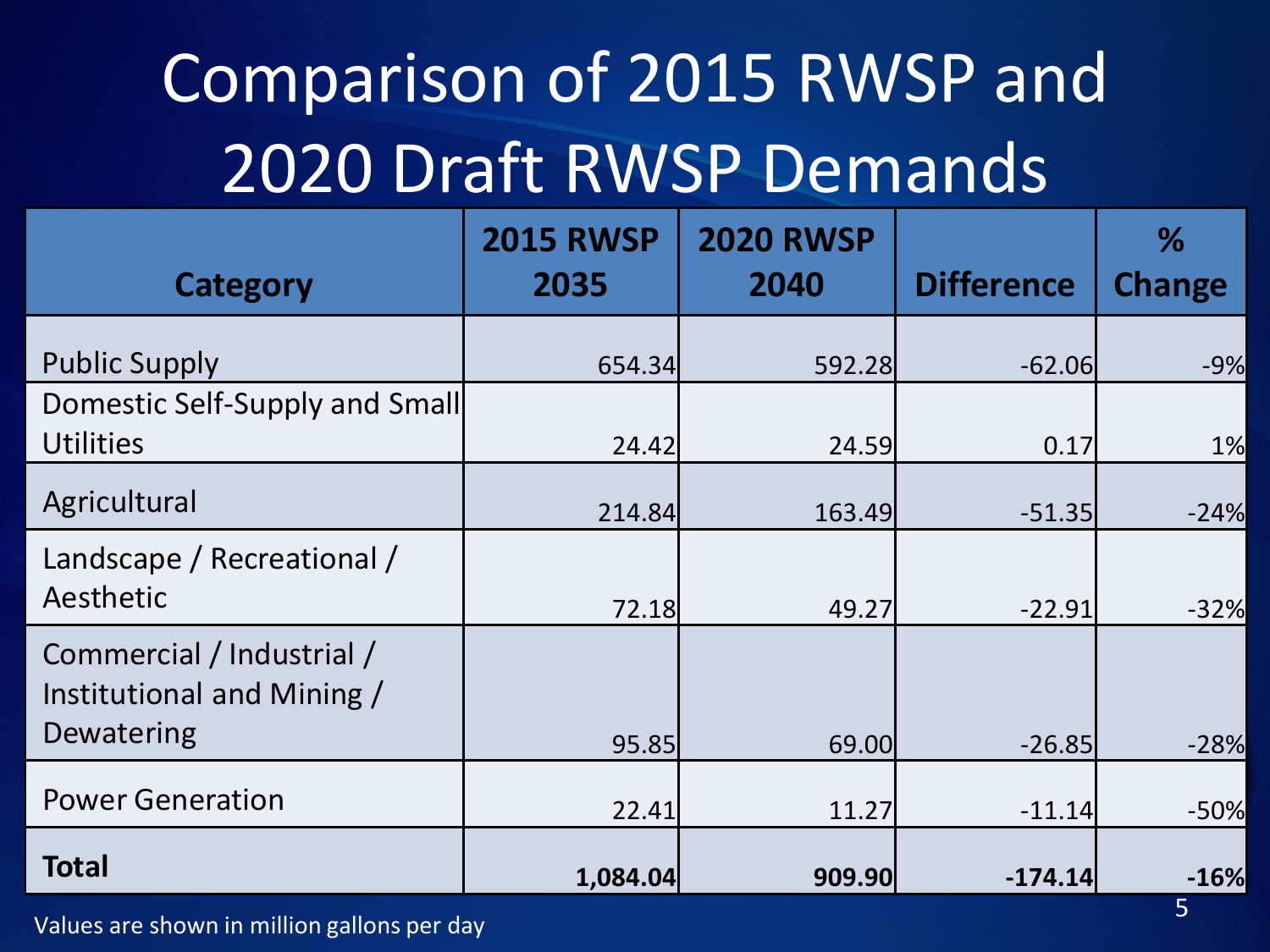# Comparison of 2015 RWSP and 2020 RWSP Methods

|                  | <b>Methods</b>   |                                                            |                   |                                      |
|------------------|------------------|------------------------------------------------------------|-------------------|--------------------------------------|
| Plan             | <b>Base Year</b> | <b>Public Supply</b><br><b>Population</b><br><b>Method</b> | <b>Per Capita</b> | <b>Agricultural</b><br><b>Method</b> |
|                  |                  | <b>District</b>                                            | 2006-2010         | <b>District</b>                      |
| <b>2015 RWSP</b> | 2010-2035        | Methodologies                                              | Average           | Methodologies                        |
|                  |                  |                                                            | 2011-2015         |                                      |
| <b>2020 RWSP</b> | 2015-2040        | <b>BEBR Parcels</b>                                        | Average           | <b>FSAID</b>                         |

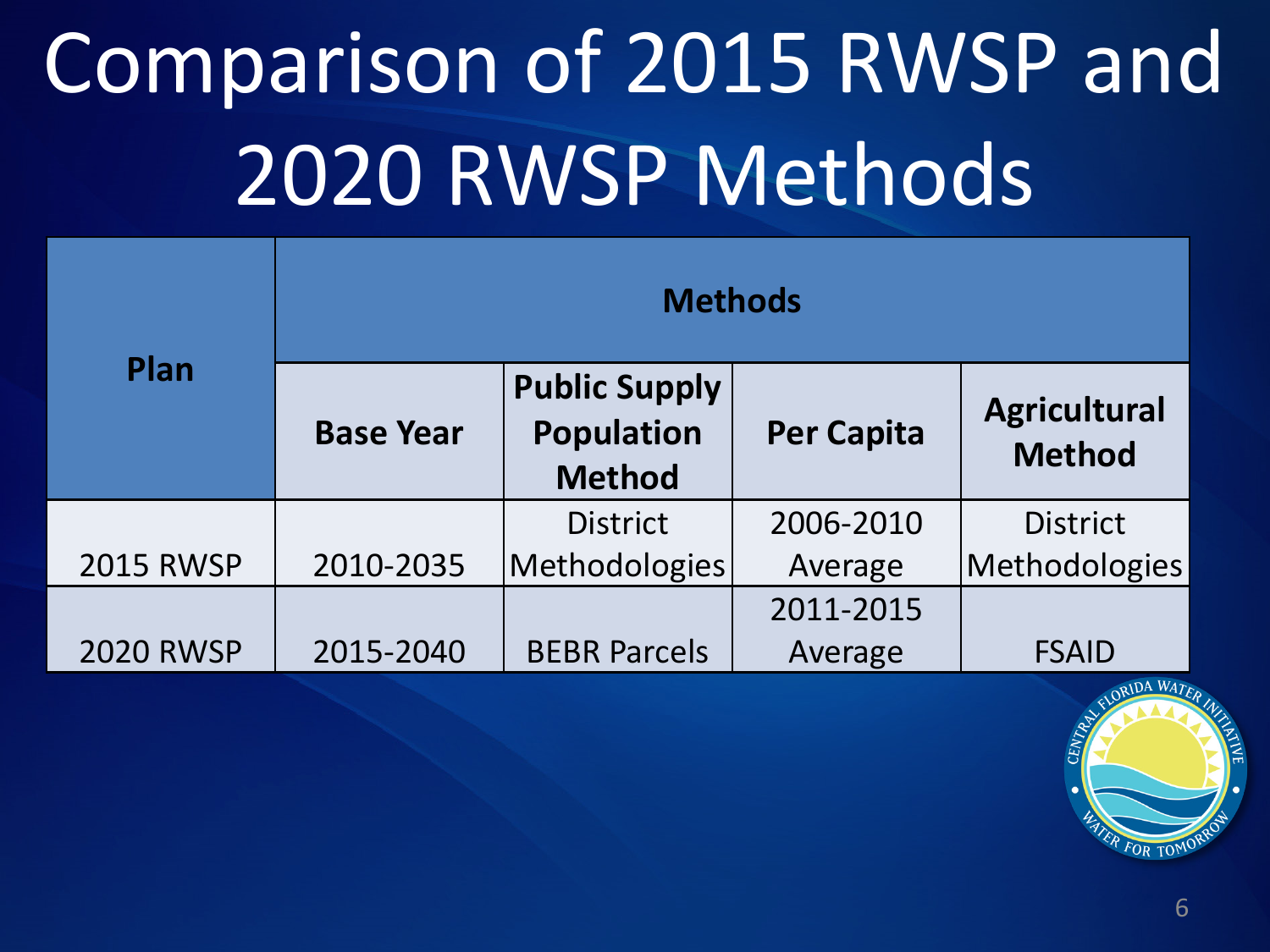#### Comparison of 2015 RWSP and 2020 Draft RWSP Population Projections

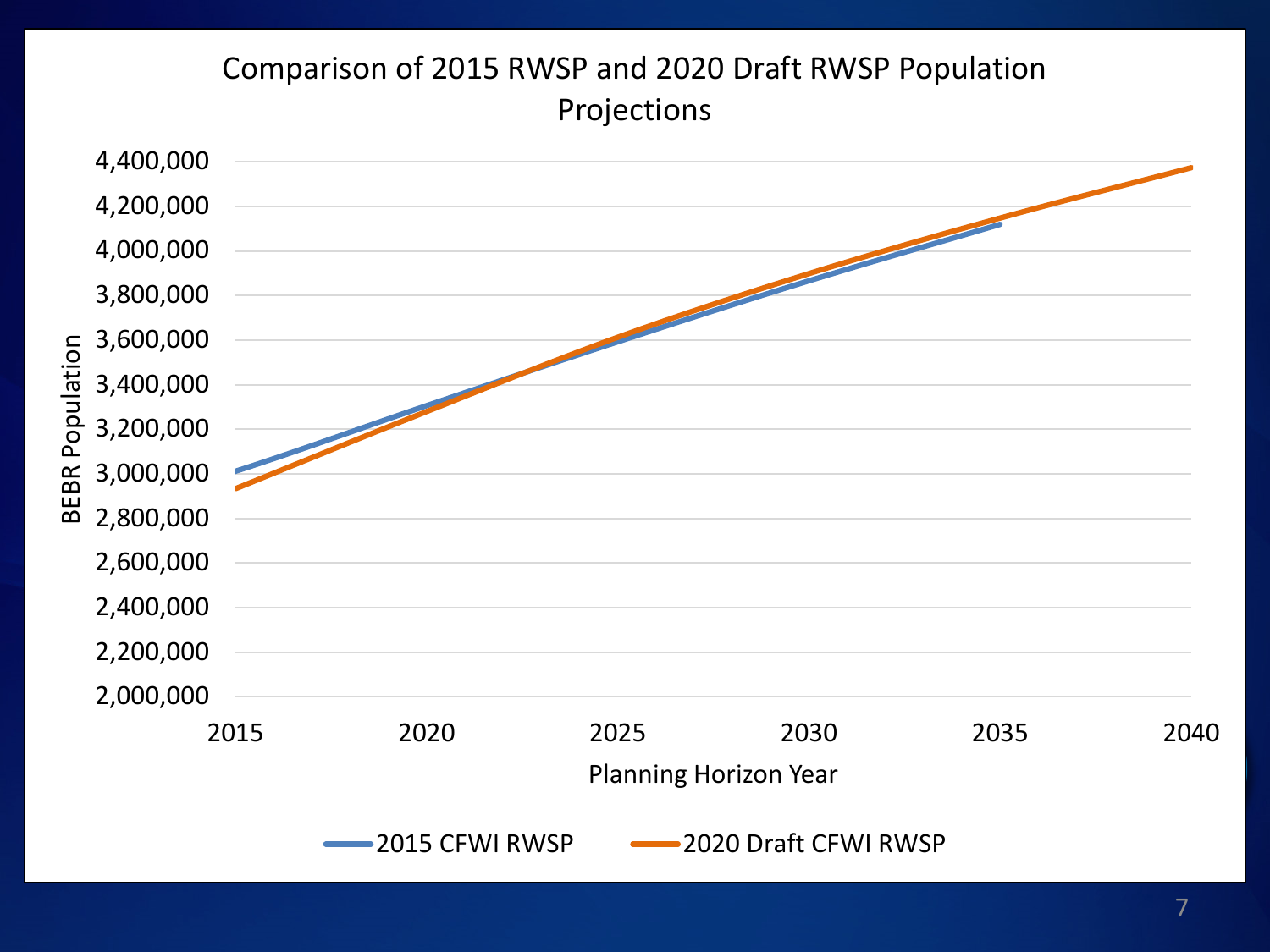#### Historic Per Capita Trends in the Region

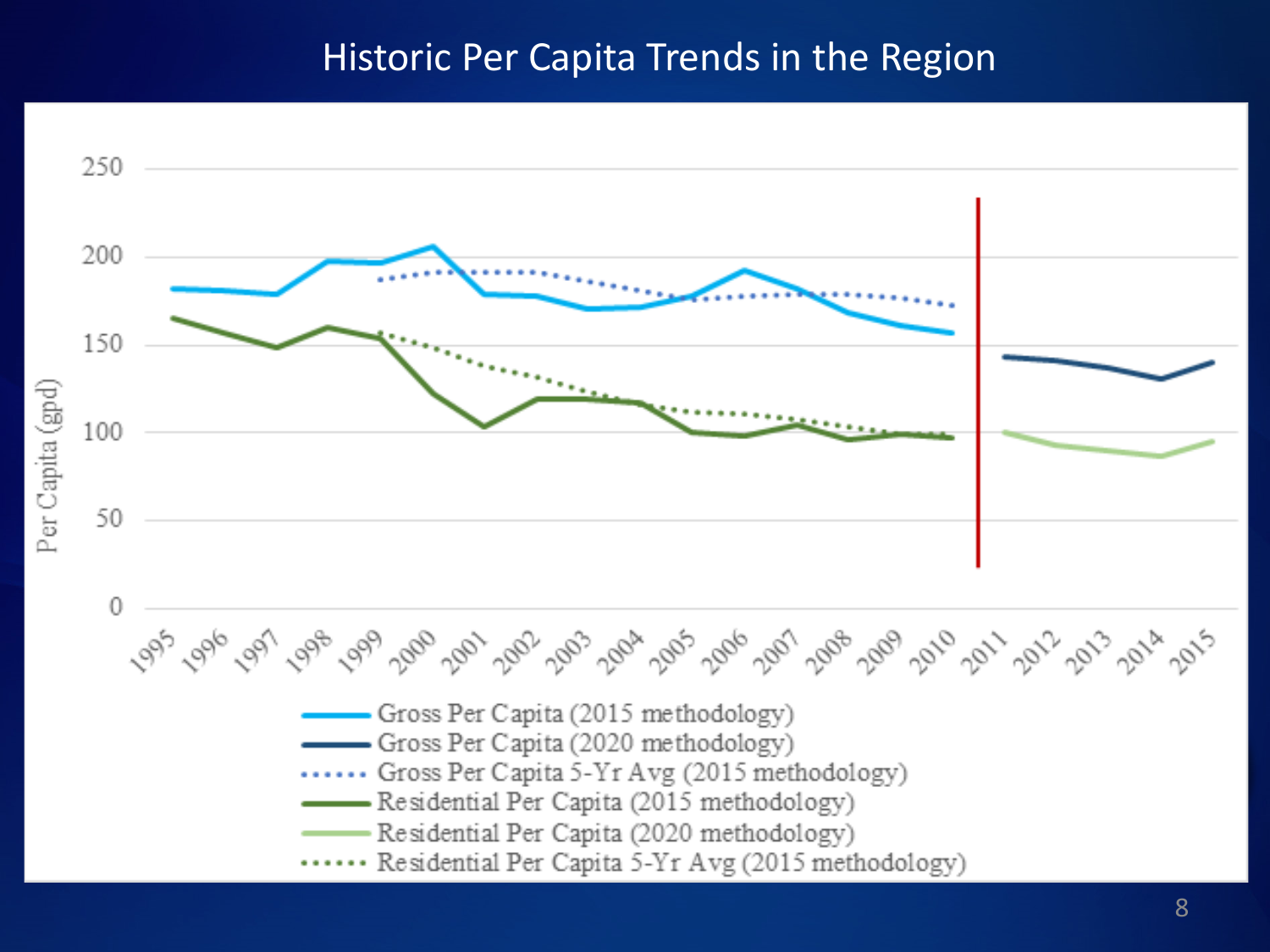#### Comparison of 2015 RWSP and Draft 2020 RWSP Agricultural Acreages

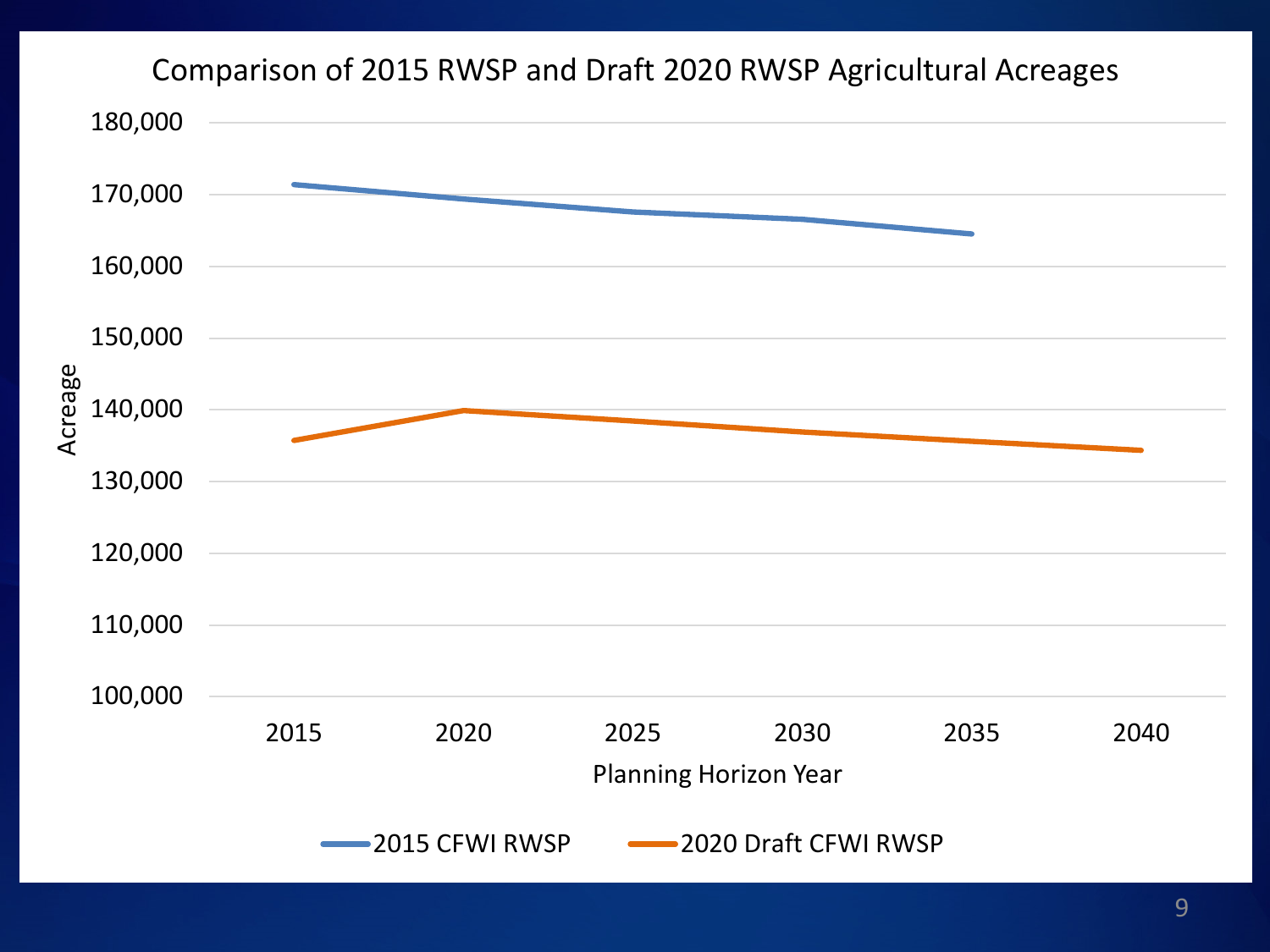## Spatial Demand Distribution

- Need for GW Modeling
	- Coordination with WRAT
	- Entire ECFTX Model
- Tabular to Spatial / Well Level
	- Stakeholder Review
- Five-Year Increments
- Monthly Variation

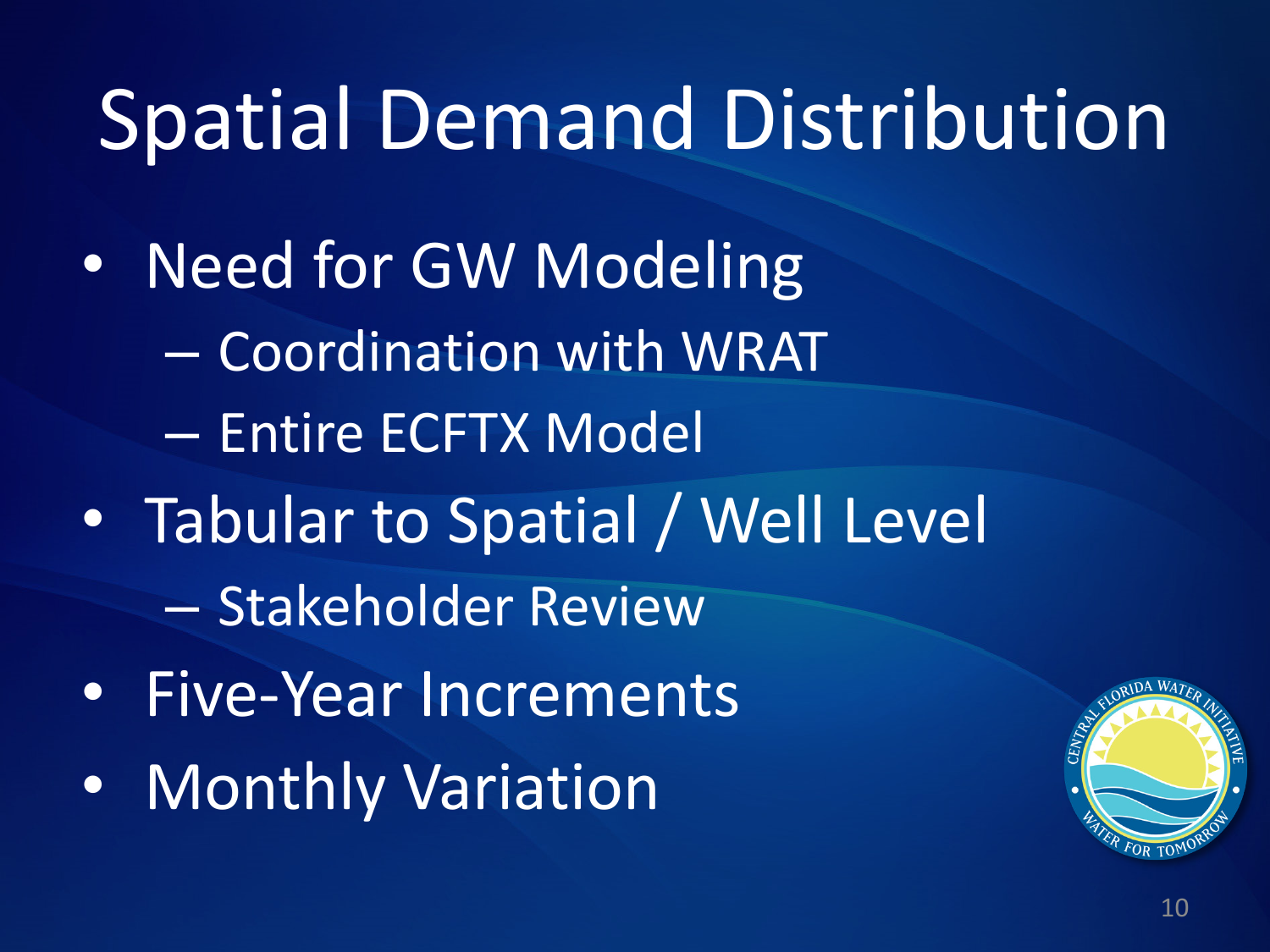## Reclaimed Water Projections

| City / County | 2015   | 2040   | <b>Change</b> | % Change |
|---------------|--------|--------|---------------|----------|
| City of Cocoa | 1.97   | 4.87   | 2.90          | 147%     |
| Southern Lake | 5.10   | 9.51   | 4.42          | 87%      |
| Orange        | 103.26 | 174.69 | 71.43         | 69%      |
| Osceola       | 26.49  | 49.79  | 23.30         | 88%      |
| Seminole      | 36.62  | 47.10  | 10.48         | 29%      |
| Polk          | 50.85  | 58.79  | 7.94          | 16%      |
| <b>Total</b>  | 224.29 | 344.75 | 120.46        | 54%      |

11 Values are shown in million gallons per day<br>and the state of the state of the state of the state of the state of the state of the state of the state of th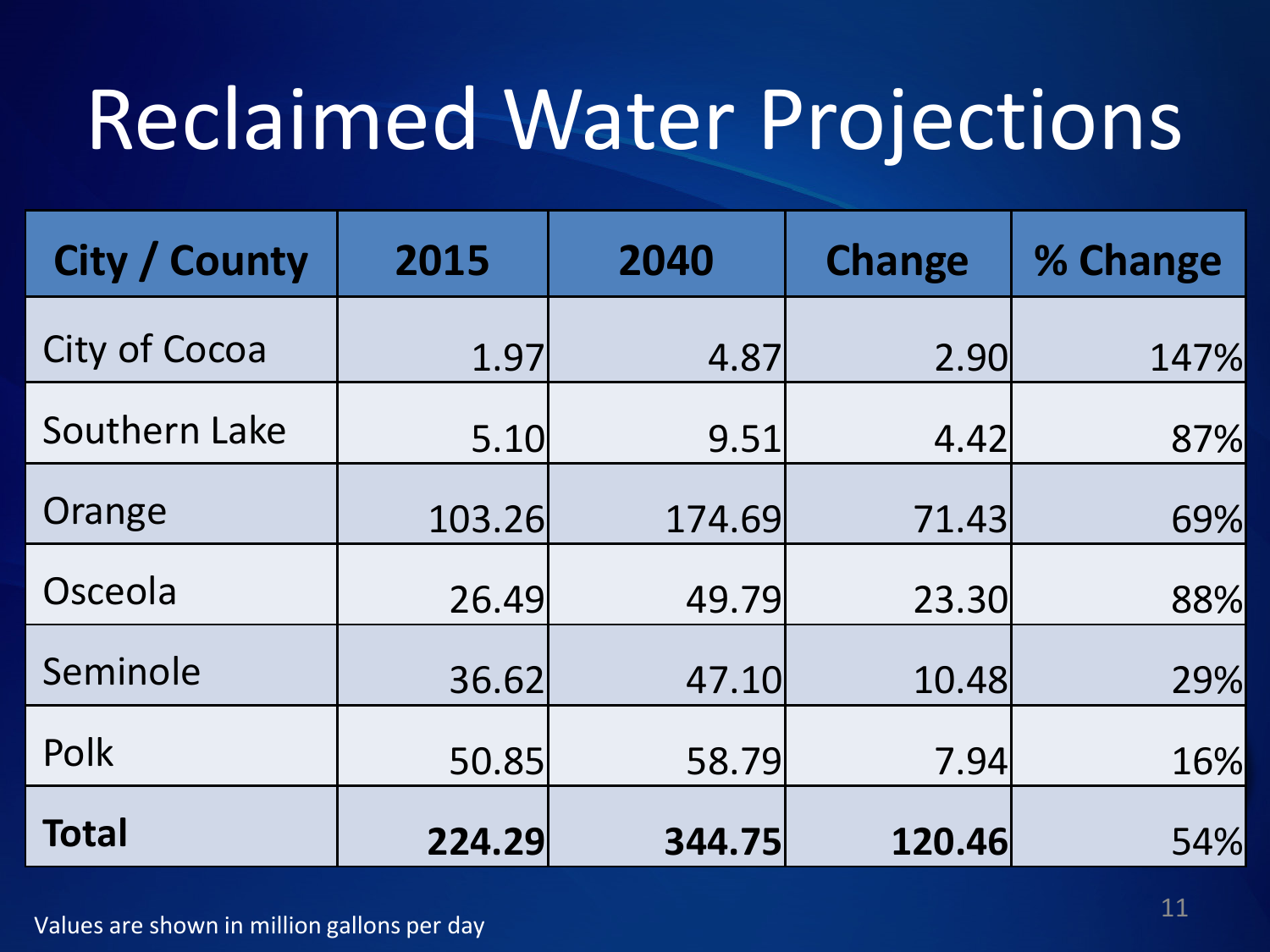Alternative Water Supply Projects

• Update existing projects – Status and Cost • New Project Solicitation – April 1, 2019 Deadline

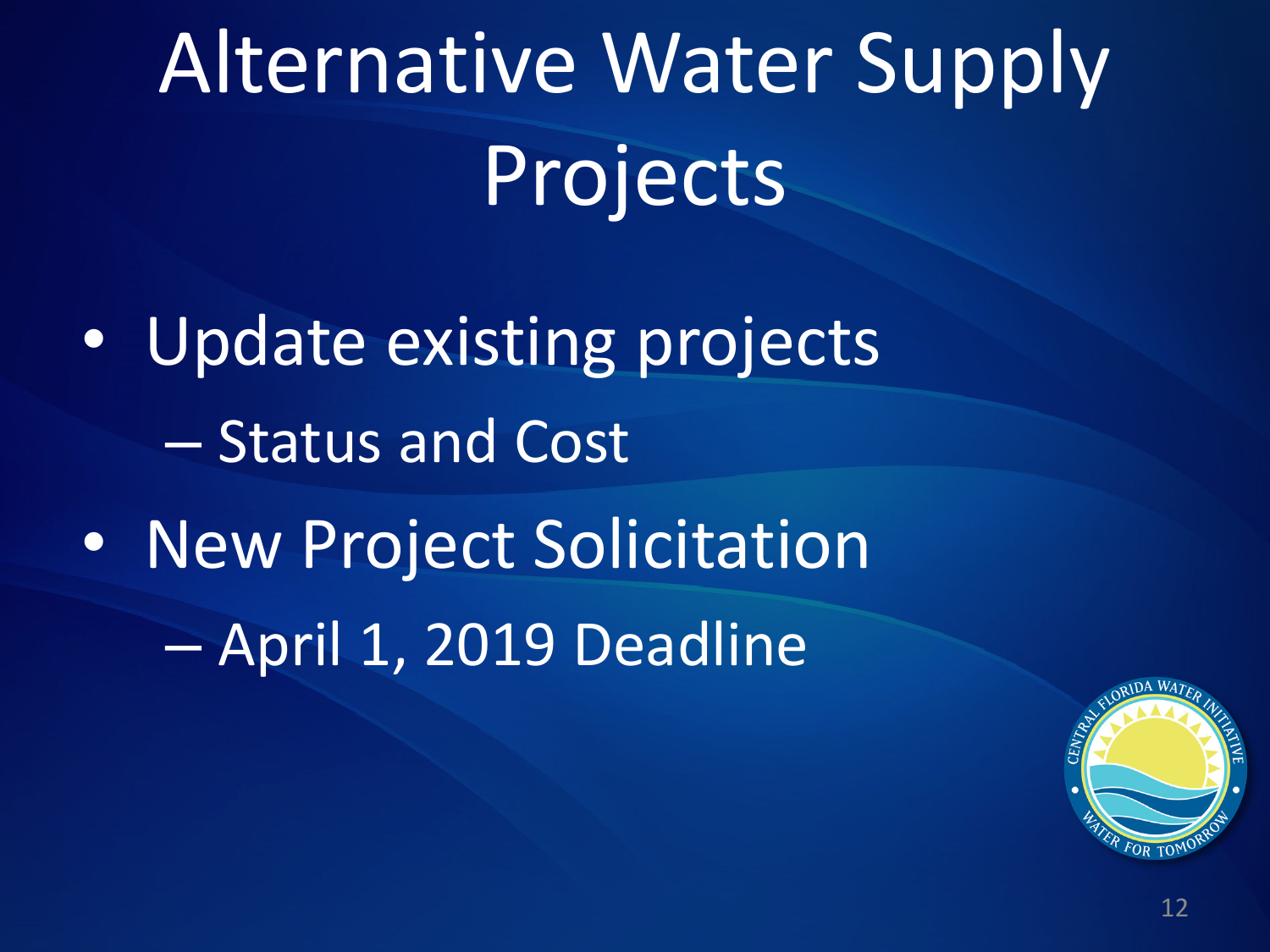## RWSP Development

- Drafting Chapters and Appendices
- Streamlined RWSP
- Coordination Among Teams

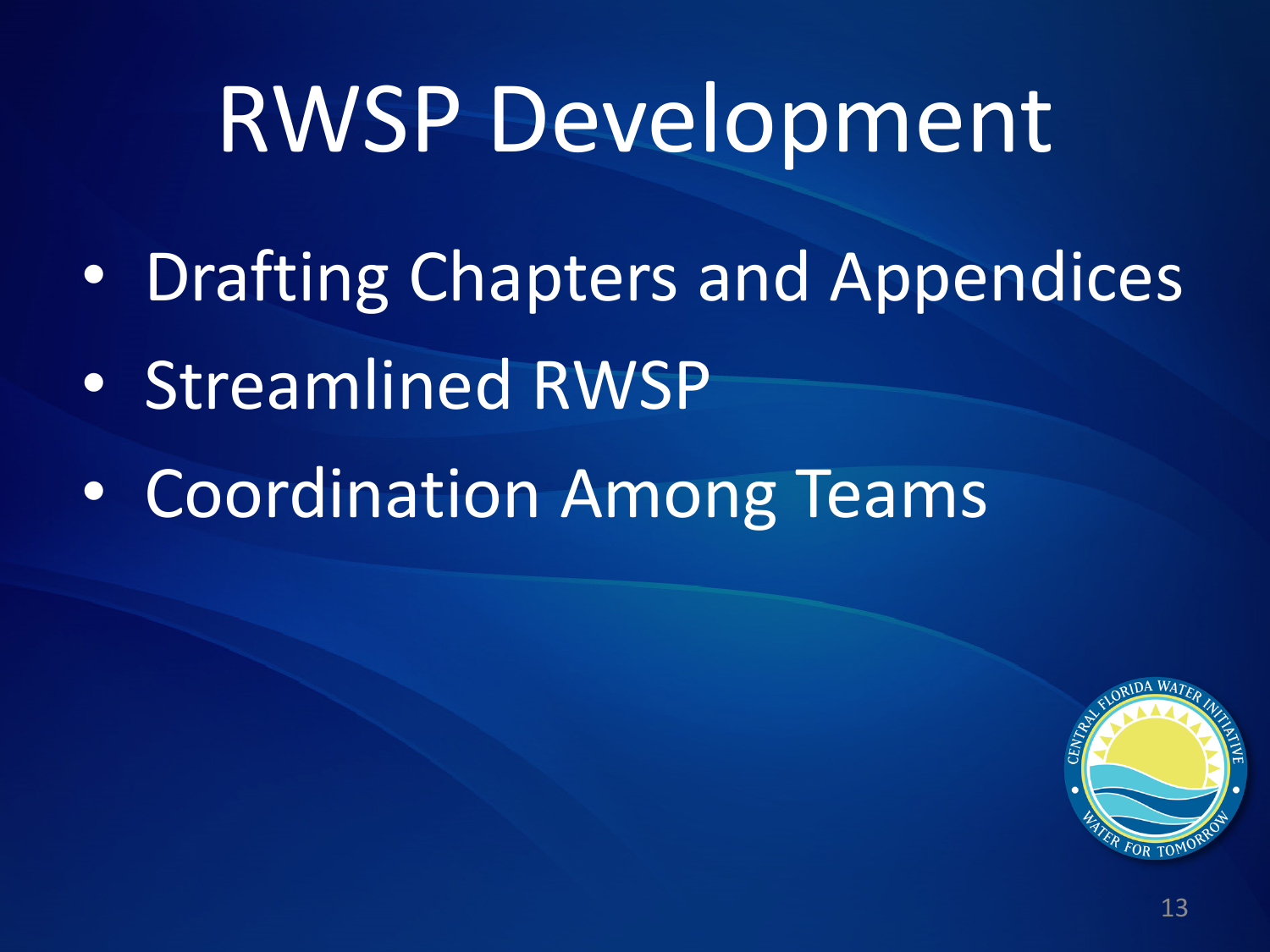# Schedule

| <b>Task</b>                                                                               | <b>Dates</b>               |
|-------------------------------------------------------------------------------------------|----------------------------|
| All Scenarios / Model Runs Completed                                                      | 1/31/2019                  |
| Technical Methods Workshop                                                                | February / March 2019      |
| All Analyses Completed                                                                    | 4/30/2019                  |
| 1st Internal RWSP Draft Release                                                           | 8/15/2019                  |
| 2nd Internal RWSP Draft Release                                                           | 12/10/2019                 |
| SC Meeting to Notify Posting of External Draft of RWSP in March                           | January 2020               |
| Present External Draft to Governing Boards                                                | February 2020 / March 2020 |
| <b>Public Comment Period</b>                                                              | 3/13/2020-5/15/2020        |
| Public Workshops                                                                          | April 2020                 |
| <b>Review Comments, Answer and Update Draft RWSP</b>                                      | 5/15/2020-8/25/2020        |
| MOC Review of RWSP Updates and Changes Made                                               | 8/26/2020 - 9/16/2020      |
| <b>SC Approval</b>                                                                        | October 2020               |
| Final Draft (with Comments / Responses Appendix) - Posted to Website After SC<br>Approval | October 2020               |
| Final Draft (with Comments / Responses Appendix) - Governing Board Approvals              | November 2020              |